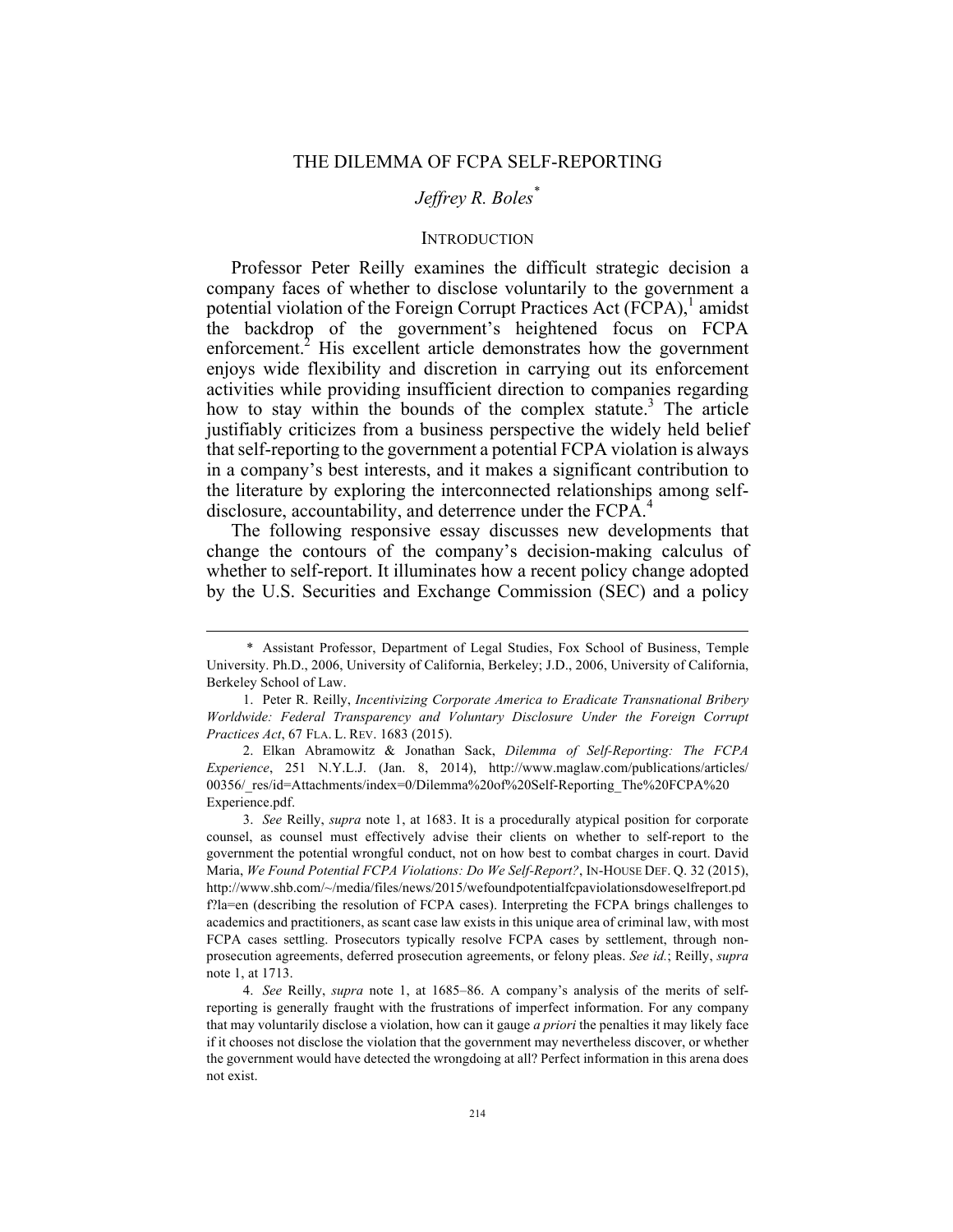proposal under consideration within the U.S. Department of Justice (DOJ) may alter the self-report decision-making process in the private sector. It also provides additional insight into how other dynamic factors, such as the SEC whistleblower program, are growing in influence and may sway a company's willingness to self-disclose a violation.

## I. THE GOVERNMENT CONTINUES ITS CARROT AND STICK APPROACH TO VOLUNTARY SELF-DISCLOSURE

Corporate transnational bribery endures to wreak havoc on economies across the world and shows little signs of abatement.<sup>5</sup> The U.S. government's reactive efforts to bolster FCPA enforcement efforts have in turn yielded "a sea change in enhancing the focus on FCPA compliance issues.<sup>56</sup> Many companies in turn are routinely assessing the effectiveness of their anti-bribery policies, procedures, and programs to ensure compliance with the statute. Their efforts to understand how the government decides to pursue and resolve enforcement actions are met with frustration, due to a lack of transparency and guidance from the government for the commercial sector in these areas. The underlying issue of inadequate government guidance creates decision-making dilemmas for a wide spectrum of businesses assessing their actions, not just the mismanaged, rogue company that may be committing wrongdoing. As SEC chair Mary Jo White has acknowledged, "[e]ven in the best run companies with strong boards, the right tone at the top and robust compliance programs, wrongdoing will almost inevitably occur from time-to-time."7

Seemingly in response to these issues, the SEC has reportedly implemented a new internal policy and the DOJ is reportedly considering a draft internal policy, both pertaining to government treatment of voluntary disclosure efforts. The following sections discuss these policies and their implications.

### A. *Recent SEC Policy Change: Self-Reporting as Prerequisite for DPA and NPA Eligibility*

Andrew Ceresney, the head of enforcement at the SEC, recently announced a new policy for SEC-regulated companies that addresses the effects of a company's violation non-disclosure. Under the new policy,

 <sup>5.</sup> Jeffrey R. Boles, *The Two Faces of Bribery: International Corruption Pathways Meet Conflicting Legislative Regimes*, 35 MICH. J. INT'L L. 673, 679–80 (2014).

<sup>6.</sup> Andrew Ceresney, Keynote Address at the International Conference on the Foreign Corrupt Practices Act (Nov. 17, 2015), https://www.sec.gov/news/speech/ceresney-fcpa-keynote-11-17-15.html.

<sup>7.</sup> Mary Jo White, *A Few Things Directors Should Know About the SEC*, Speech at the Twentieth Annual Stanford Directors' College (June 23, 2014), https://www.sec.gov/News/Speech/Detail/Speech/1370542148863#.U6m3C6h2eot.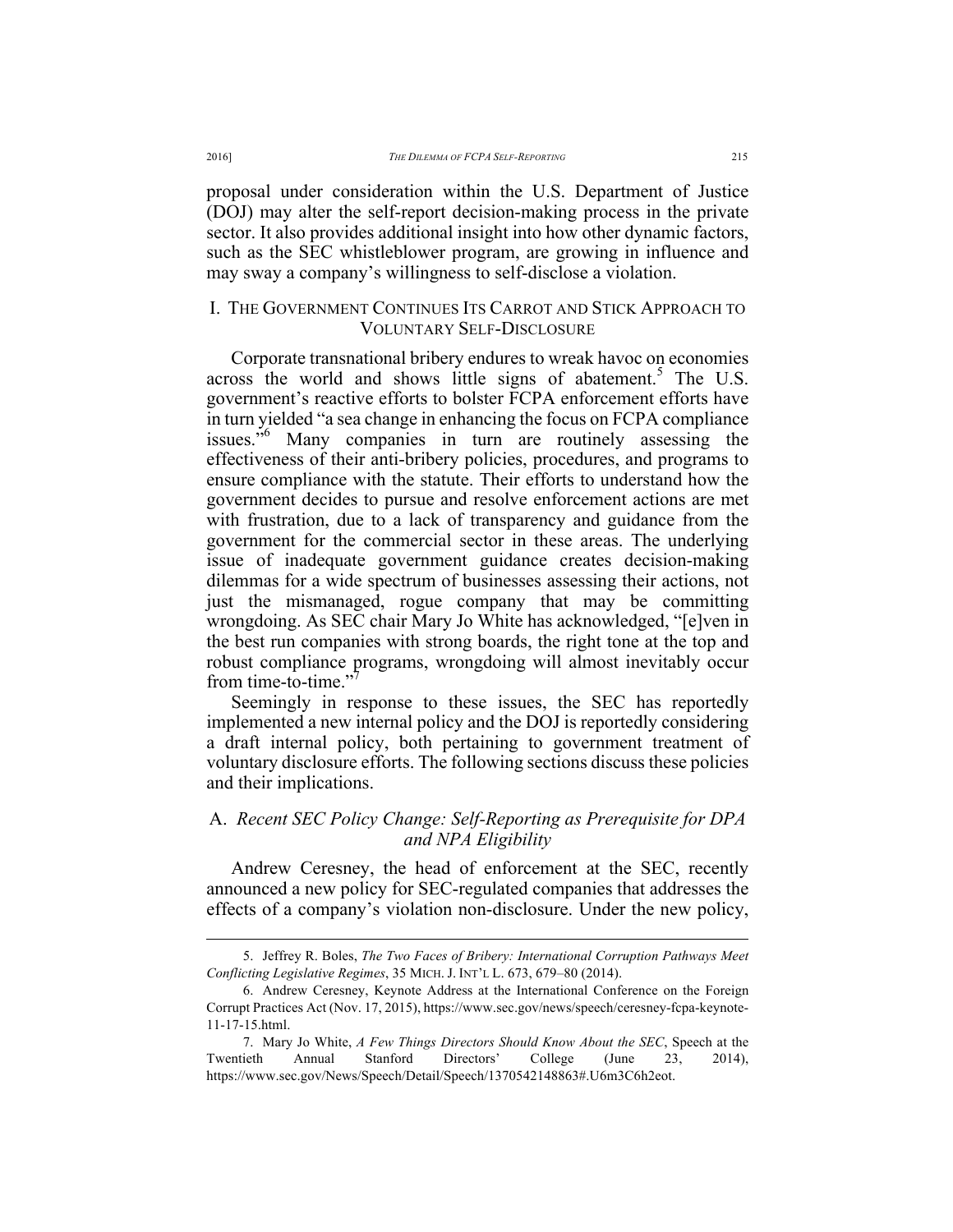regulated companies must self-report potential FCPA violations to the SEC in order to qualify for a deferred prosecution agreement (DPA) or a non-prosecution agreement (NPA); any company that does not self-report will not be eligible for a DPA or NPA. $8$  He has clarified that while selfreporting is a threshold prerequisite for DPA and NPA consideration, the offer of such a favorable disposition in a particular case is not guaranteed.<sup>9</sup> Thus a company could self-report an FCPA violation, but the SEC could in its discretion nevertheless decide not to offer a DPA or NPA to that company. $10$ 

Ceresney explains the motivation behind this policy change: "I am hopeful that this condition on the decision to recommend a DPA or NPA will further incentivize firms to promptly report FCPA misconduct to the SEC and further emphasize the benefits that come with self-reporting and cooperation." <sup>11</sup> It is unclear how the new SEC policy will function in gray-area cases, such as where a company first becomes aware of an alleged violation when the SEC brings the matter to the company's attention, or where the SEC notifies a company of an alleged violation that the company had been actively investigating but had not yet substantiated.<sup>12</sup> In such cases, the company would be ineligible for a DPA or NPA under a bright-line, no-exceptions application of the policy, despite any other efforts by the company to remediate, self-police and cooperate.<sup>13</sup>

## B. *A New DOJ Policy Proposal: Moving Towards an Amnesty Program?*

Amidst private sector worries regarding the unknown consequences

 <sup>8.</sup> *See* Ceresney, *supra* note 6 ("Towards that end, the Enforcement Division has determined that going forward, a company must self-report misconduct in order to be eligible for the Division to recommend a DPA or NPA to the Commission in an FCPA case."); *see also* Sarah N. Lynch, *SEC Urges Companies to Self-report Possible FCPA Misconduct*, REUTERS (Nov. 17, 2015), http://www.reuters.com/article/us-sec-fcpa-companies-idUSKCN0T62VG20151117. Karen N. Brockmeyer, Chief of the SEC's FCPA Unit, reiterated the existence of this new policy at the 2016 SEC Speaks conference. *See* Vedder Price, Highlights From SEC Speaks 2016: Enforcement and Litigation Trends (Feb. 22, 2016), http://www.vedderprice.com/highlightsfrom-sec-speaks-2016 ("Importantly, the SEC reiterated its position—stated previously in November 2015—that self-reporting is a prerequisite to DPAs and NPAs.").

<sup>9.</sup> Ceresney, supra note 6 ("Determinations of how much credit to give an entity for cooperation, including whether to take the extraordinary step of entering into a DPA or NPA, are made by evaluating the broad factors set out by the [SEC] in the Seaboard report.").

<sup>10.</sup> *Id.*

<sup>11.</sup> *Id.*

<sup>12.</sup> *See* Caryn Trombino, *SEC Enforcement: Self-Reporting is Prerequisite to Deferred and Non Prosecution Agreements in FCPA*, WHITE COLLAR BRIEFLY (Nov. 18, 2015), https://www.whitecollarbriefly.com/2015/11/18/sec-enforcement-self-reporting-is-prerequisiteto-deferred-and-non-prosecution-agreements-in-fcpa.

<sup>13.</sup> *Id*.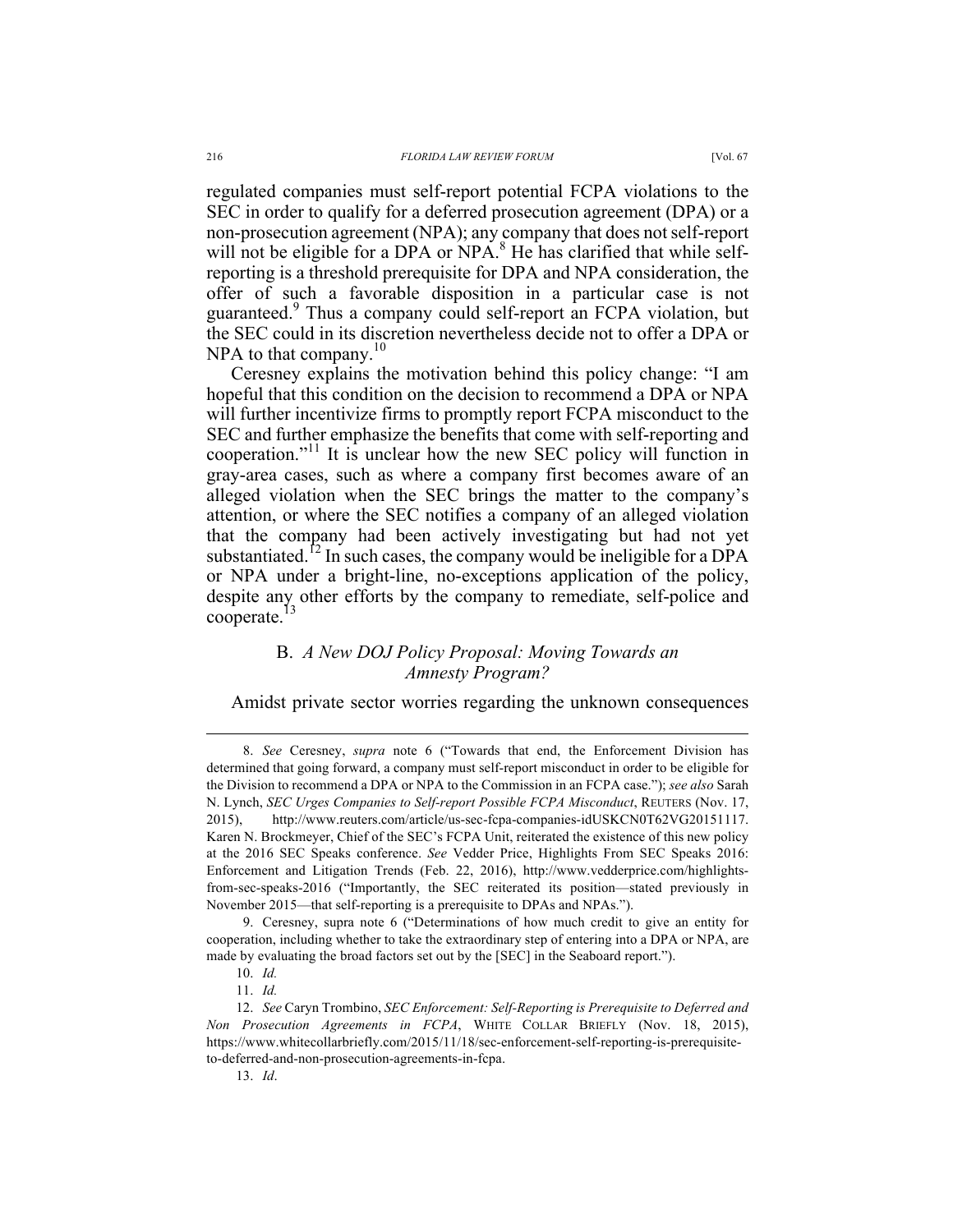of self-reporting, there grows a long-standing desire for a FCPA amnesty program similar to the previous amnesty program that followed adoption of the FCPA in  $1977$ .<sup>14</sup> The DOJ has historically opposed such a program by arguing that it would allow companies to "get a pass" unfairly for their misconduct.<sup>15</sup> Testimony from Deputy Assistant Attorney General Greg Andres before a Senate Judiciary Committee panel in 2010 summarizes this view: "We do not believe that [an FCPA] immunity [program] is appropriate, just as we do not believe that a bank robber could get immunity for disclosing that he robbed a bank."<sup>16</sup>

The Washington Post recently reported that the DOJ is evaluating an internal policy that would function like an FCPA amnesty program. The draft policy would give qualifying companies a "free pass" if they selfreport FCPA violations (including identifying culpable employees): "[t]he proposed policy strongly recommends that prosecutors should decline to bring charges against a company that voluntarily discloses violations of the FCPA and cooperates with the government in its investigation — including by furnishing information on employees who may have violated the law."<sup>17</sup> The draft policy contemplates that a declination could be accompanied by a penalty that would function as a disgorgement of profits.<sup>18</sup>

It remains unclear whether the DOJ is likely to adopt this draft policy. Some DOJ officials apparently view the draft policy as letting companies

 <sup>14.</sup> *See* Abramowitz & Sack, *supra* note 2; JED S. RAKOFF AND JONATHAN S. SACK, FED. CORP. SENTENCING: COMPLIANCE AND MITIGATION 5-10–5-12 (Rev. Ed. 2007); *Examining Enforcement of the Foreign Corrupt Practices Act: Hearing Before the Subcomm. on Crime & Drugs of the Comm. on the Judiciary*, 111th Cong. 17 (2010) (testimony of Michael Volkov, Partner, Mayer Brown, LLP), https://www.gpo.gov/fdsys/pkg/CHRG-111shrg66921/pdf/CHRG-111shrg66921.pdf.

<sup>15.</sup> Abramowitz & Sack, *supra* note 2.

<sup>16.</sup> Testimony of Greg Andres, Acting Deputy Assistant Attorney General, Before the Subcommittee on Crime and Drugs, Senate Committee on the Judiciary (Nov. 30, 2010), https://www.gpo.gov/fdsys/pkg/CHRG-111shrg66921/pdf/CHRG-111shrg66921.pdf. Hilary Russ, *DOJ Says No to Amnesty Program for FCPA Cases*, LAW360, (Nov. 30, 2010), http://www.law360.com/articles/212054/doj-says-no-to-amnesty-program-for-fcpa-cases.

<sup>17.</sup> Ellen Nakashima, *Justice Department Could Give Firms a Pass on Foreign Bribery if They Confess*, WASH. POST (Nov. 11, 2015), https://www.washingtonpost.com/world/nationalsecurity/justice-department-weighs-changes-in-how-it-pursues-foreign-briberycases/2015/11/10/95ef0322-87be-11e5-9a07-453018f9a0ec\_story.html.

<sup>18.</sup> *Id*.; Scott Maberry, Lisa Mays & MaryJeanette Dee, *When Voluntary Self-Disclosure Isn't So Voluntary: SEC Says Self-Disclose or Forfeit Non-Prosecution and Deferred Prosecution*, GLOBAL TRADE L. BLOG (Jan. 6, 2016), http://www.globaltradelawblog.com/2016/01/06/when-voluntary-self-disclosure-isnt-sovoluntary-sec-says-self-disclose-or-forfeit-non-prosecution-and-deferred-

prosecution/?utm\_source=Mondaq&utm\_medium=syndication&utm\_campaign=View-Original ("[T]he DOJ reportedly recently proposed a policy that strongly recommends declinations of criminal prosecution in certain instances of self-disclosure, possibly accompanied by forfeiture of profits from misconduct.").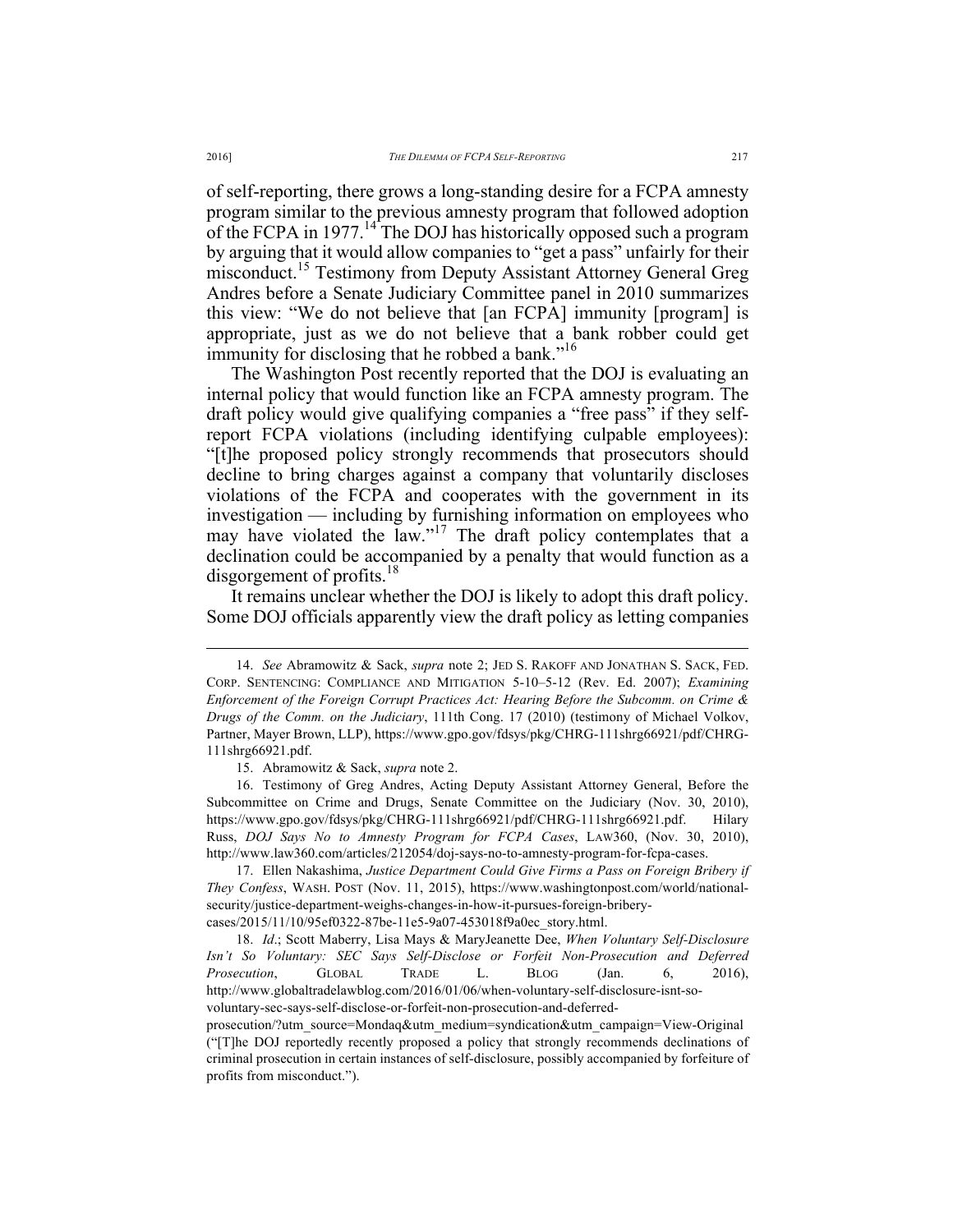"off the hook too easily."<sup>19</sup> Moreover, a sticking point appears to be a fairness concern that a company could engage in egregious misconduct, then voluntarily disclose it to the government, cooperate with an investigation, take remedial steps, and take advantage of the amnesty program by receiving a declination.<sup>20</sup> As one source familiar with the draft policy opined, "It means that self-reporting and cooperation would be a ticket out of criminal liability for a company, even if the reported misconduct is serious and substantial."<sup>21</sup>

### II. GREATER INCENTIVES FOR COMPANIES TO REPORT WRONGDOING

The new SEC and proposed DOJ policies reflect a government effort, through a stick and carrot approach, respectively, to motivate companies to investigate and report their FCPA wrongdoings.<sup>22</sup> That cooperation is essential to the effectiveness of any government enforcement regime.<sup>23</sup> With the adoption of such policies, the agencies are moving towards more transparency and providing more guidance in how they may proceed to resolve violations.

An FCPA self-report leniency policy could bring significant benefits to the business community and larger society.<sup>24</sup> If adopted, the DOJ policy could motivate companies to self-police more actively their internal operations; it could also reduce the level of FCPA anxiety in the business sector.<sup>25</sup> Moreover, offering the incentive of a NPA could result

23. *See* Larry D. Thompson, *In-Sourcing Corporate Responsibility for Enforcement of the Foreign Corrupt Practices Act*, 51 AM. CRIM. L. REV. 199, 200 (2014) (arguing that companies need incentives to engage in self-investigation and self-reporting of any bribery they suspect or uncover).

24. *See* Stephen A. Fraser, Note, *Placing the Foreign Corrupt Practices Act on the Tracks in the Race for Amnesty*, 90 TEX. L. REV. 1009, 1014 (2012) (arguing that "an FCPA amnesty program would most successfully secure the economic and noneconomic interests of the DOJ and cooperating companies.").

25. *See* Geoffrey R. Garinther et al., *Amnesty Under the FCPA?: A Senate Spotlight Focuses Attention on Rising Concerns Regarding the FCPA's Explosive Growth*, FCPA AND ANTI-CORRUPTION NEWS E-LERT (Dec. 2010), https://www.venable.com/files/Publication/54884c89-a5e0-47d5-8464-bfa38f6d0879/Presentati on/PublicationAttachment/f3822318-f64e-4adb-bb01-cb4204c52de2/Amnesty\_Under\_the\_ FCPA.pdf ("[A] clearly defined amnesty program would alter the landscape, alleviate the growing level of anxiety in the business community, and incentivize effective compliance programs.").

 <sup>19.</sup> Amy Chang, *New DOJ Guidance on Self-Disclosure in FCPA Cases?*, WHITE COLLAR BRIEFLY (Nov. 19, 2015), https://www.whitecollarbriefly.com/2015/11/19/new-doj-guidance-onself-disclosure-in-fcpa-cases/.

<sup>20.</sup> Nakashima, *supra* note 17.

<sup>21.</sup> *Id*.

<sup>22.</sup> *See* Jennifer Arlen & Reinier Kraakman, *Controlling Corporate Misconduct: An Analysis of Corporate Liability Regimes*, 72 N.Y.U.L. REV. 687, 691 (1997) ("[T]he firm must be induced to take direct action to deter agents from committing wrongs, including measures to prevent misconduct and policing measures to detect and sanction it.").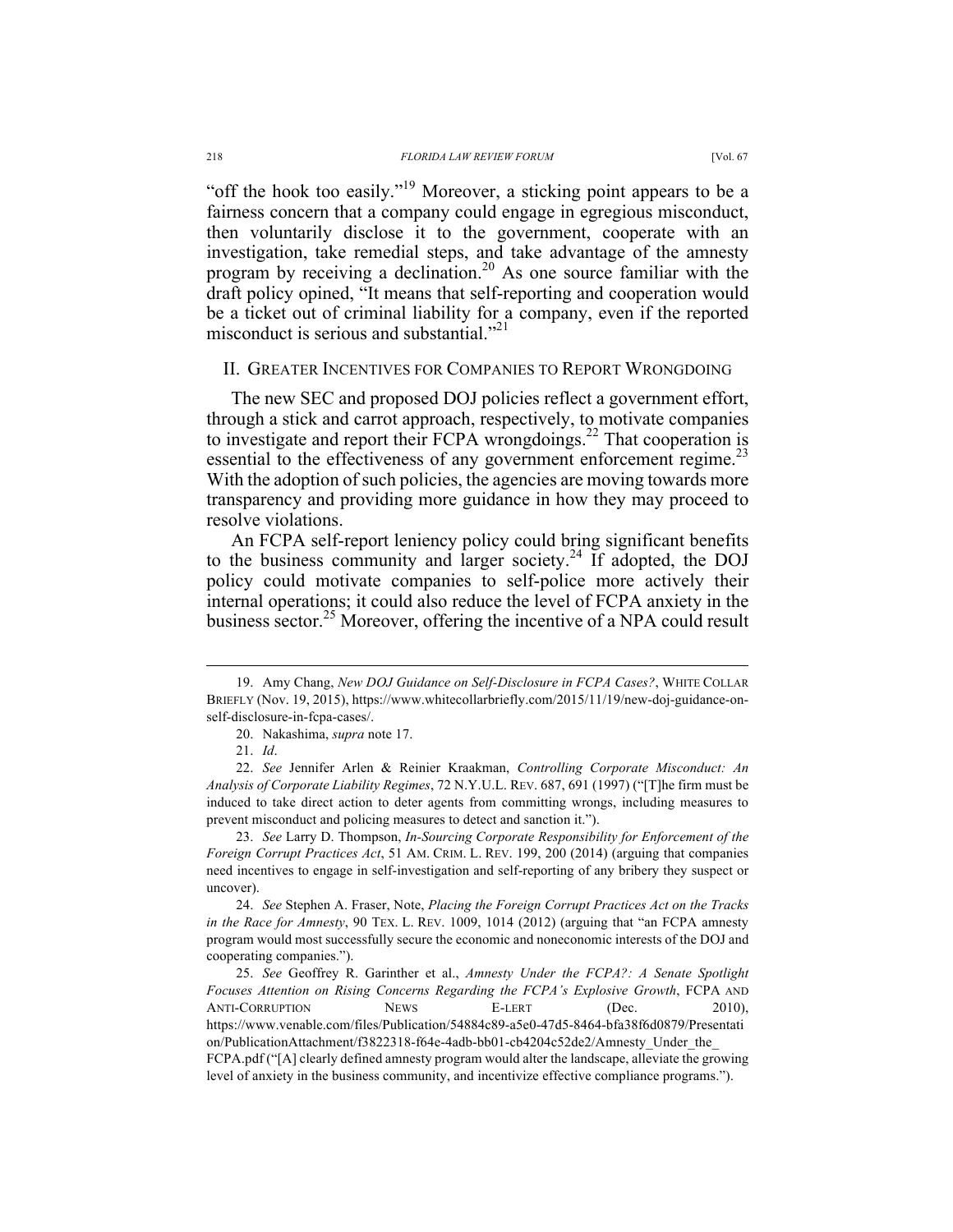in better overall disclosures and compliance.<sup>26</sup> Hence, the adoption of a self-report leniency program could communicate clearly the benefits of voluntary disclosure, boost agency transparency, motivate companies to strengthen their compliance programs and expenditures, and lower transnational bribery rates, all to the benefit of both the business community and the general public. In response to any criticism that the policy would be too lenient on companies that may have engaged in egregious wrongdoing, the DOJ could place appropriate conditions on the policy to prevent misuse. For instance, leniency could be offered only to those companies with adequate compliance programs, record-keeping, and internal controls, and that lack a pattern of repeat offenses.

The new SEC policy presents to companies a clearer understanding of the concrete and predictable risks of non-disclosure. It sets a clear eligibility standard for companies that conduct adequate investigations and self-report the results: if you want to be considered for a DPA or NPA, you must self-disclose the detected violation.<sup>27</sup> As an offer of a favorable disposition in a particular case is not guaranteed for companies that self-disclose under the current policy, the SEC could boost the effectiveness of the policy by providing more detailed guidance on how the policy will operate in various contexts and on the specific conditions that companies must meet in order to be reasonably assured that they will receive a DPA or NPA offer upon self-reporting a violation.

For companies that weigh the odds and decide not to self-disclose a violation, the odds that government will discover their wrongdoing are growing, particularly due to the strength of the SEC's whistleblower program. The SEC received roughly 4,000 tips in 2015, with numbers increasing annually.<sup>28</sup> This program's success presents a clear risk to companies gambling that the government does not discover the misconduct. As Andrew Ceresney recently explained,

[The] risk of suffering adverse consequences from a failure to self-report is particularly acute in light of the continued success and expansion of our whistleblower program . . . . . The SEC's whistleblower program has changed the calculus for companies considering whether to disclose misconduct to us, knowing that a whistleblower is likely to come forward. Companies that choose not to self-report are thus taking a huge gamble because if we learn of the misconduct

 <sup>26.</sup> *See* Stephen Dockery, *U.S. Justice Dep't Borrows from Academics for Policy Shift*, WALL ST. J. (Nov. 12, 2015), http://blogs.wsj.com/riskandcompliance/2015/11/12/u-s-justicedept-borrows-from-academics-for-policy-shift/tab/print/.

<sup>27.</sup> *See* Maberry et al., *supra* note 18.

<sup>28.</sup> *See* Perkins Coie LLP, *SEC Speaks 2016: Enforcement Agenda Goes Beyond Disclosure* (Feb. 22, 2016), https://www.perkinscoie.com/en/news-insights/sec-speaks-2016 enforcement-agenda-goes-beyond-disclosure.html.